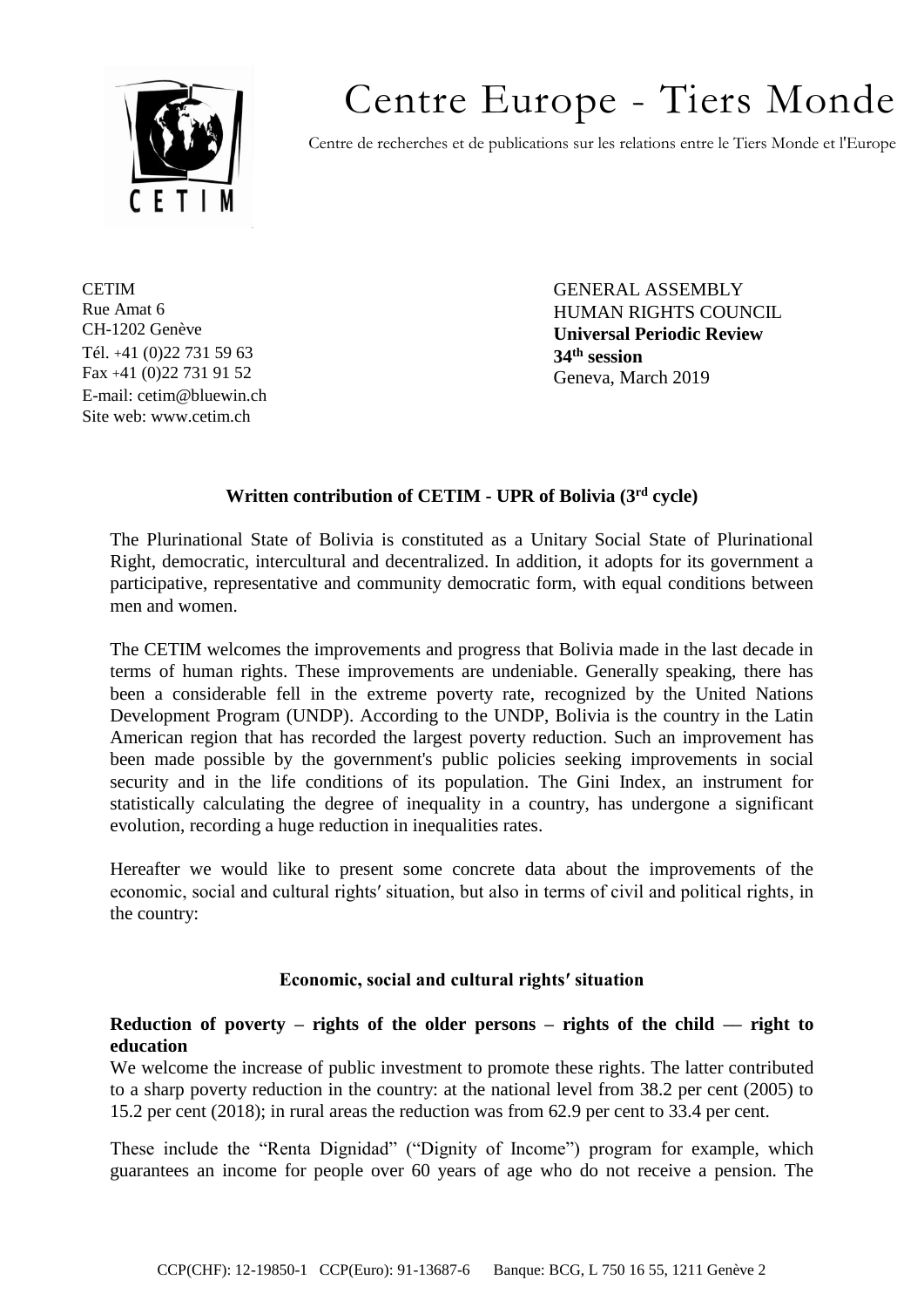"Bono Juancito" program, which aims at fighting illiteracy and has led to a drastic reduction in the latter, has had very good results. This measure has contributed to reduce extreme poverty including child labor, promoting the right to education of children. The rates of school drop have fallen from 4.5% to 2% thanks to this measure. The "Juana Azurduy" program, which aims to reduce maternal and infant mortality and chronic malnutrition among children under two years of age, was also a very important measure. In 2015 this program was broaden also to include a subsidy of basic products which has benefited more than 200 thousand women and children in 2017. This program has contributed in reducing maternal and children mortality, contributing to guarantee the rights of the child and to reduce extreme poverty.

Moreover, the minimum wage has risen sharply since the government of Evo Morales came to power in 2006. This increase has led to a considerable improvement in the living conditions of the most vulnerable population, in addition to boosting social mobility.

It is also worth noting the capacity of the Bolivian administration to consolidate the country's economy in recent decades, to the benefit of the most vulnerable. The nightmare of hyperinflation in the 1980s has now been eliminated. The government has never deviated from a macroeconomic policy that is attentive to balanced budgets. This was very important in order to ensure economic and political stability, which is key for the implementation of efficient social policies.

## **Right to food**

Regarding the right to food, we welcome the successful implementation of the Agrarian Insurance that has benefited more than 150 thousand peasants and other people working in rural areas, indigenous peoples, and particularly small-scale farmers. The Insurance has increased in coverage and now comprises eleven kinds of crops that are key for nutrition in the country. This measure has improved the right to food, it has helped to reduced extreme poverty assisting to climate change resilience in rural communities, promoting food sovereignty. We highly recommend the government to pursue this measure.

#### **Right to water – right to food–**

Regarding the right to water, which is closely connected to the right to food, we would like to point out the noticeable increase of public investment to enable access to water in rural areas through the program Mi Agua Mi riego, which has benefited to more than 1.6 millions of persons since 2014 with access to water and irrigation systems. In 2005 only 11 million of metric tons of production were cultivated under irrigation system, while in 2017 more than 17 million metric tons had access to irrigation systems as a result of the policy. This measure has contributed to guarantee the right to water, and improve health conditions particularly for children and women, reducing child mortality. We recommend that this measure continues and we encourage Bolivia to share this practice with other countries.

#### **Right to land**

Also with regard to right to land, we are pleased to see an increase in land titling for women, promoted under the *Law of Communitary Reconduction of the Agrarian Reform*. The measures taken have increased land titling favoring the right to land of more than 2 million people including indigenous peoples and peasants communities. Around 45% are lands owned by women. We recommend that this policy continue.

#### **Right to health**